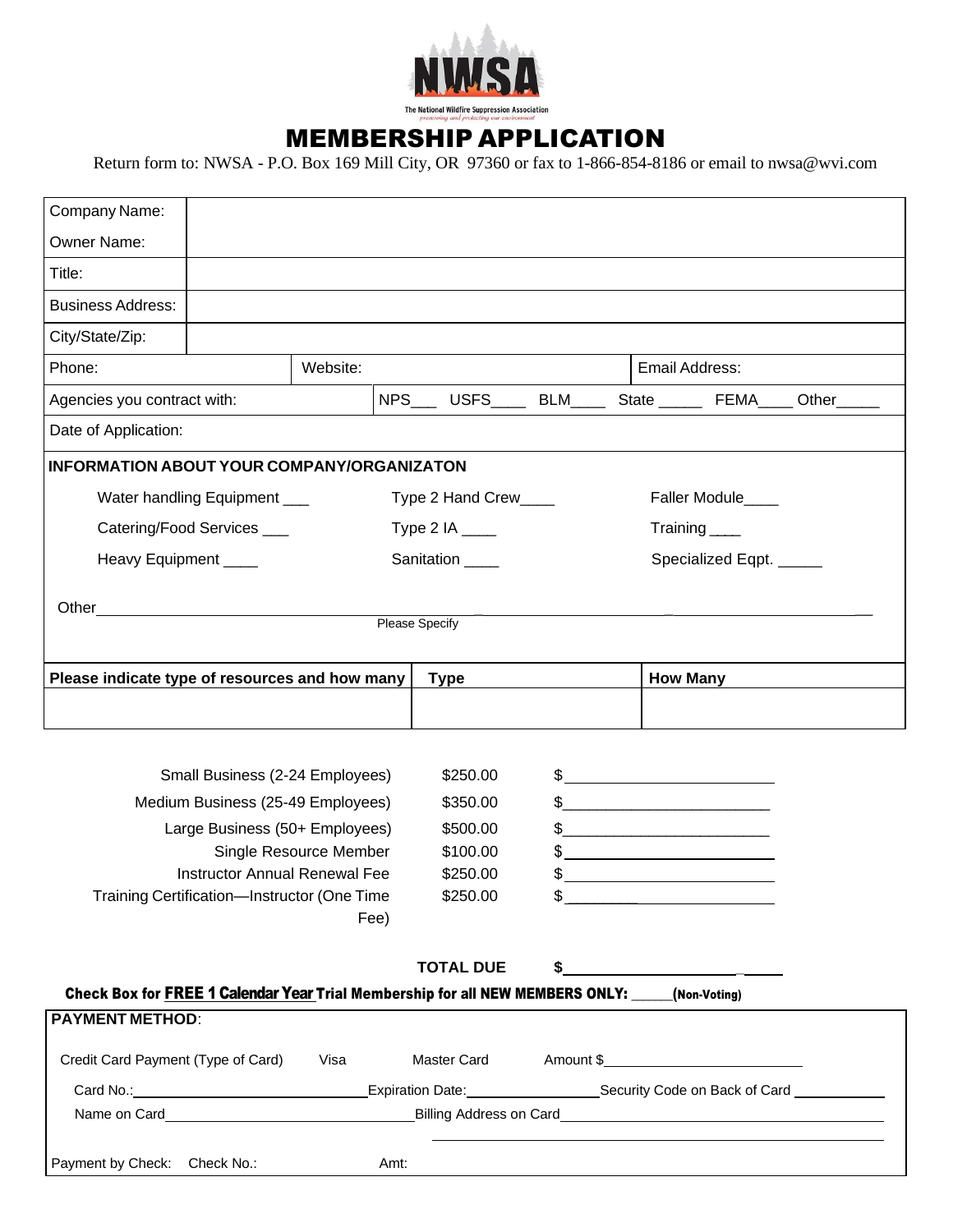## **National Wildfire Suppression Association Membership Types**

| <b>Type</b>                                    | <b>Description</b>                                                                                                                                                                                                                                                                                                                                                                                                                                                                                                                                                                                                                                                                                                                                                                                 | <b>Votes</b> | <b>Annual Dues</b>                                                                                                                      |
|------------------------------------------------|----------------------------------------------------------------------------------------------------------------------------------------------------------------------------------------------------------------------------------------------------------------------------------------------------------------------------------------------------------------------------------------------------------------------------------------------------------------------------------------------------------------------------------------------------------------------------------------------------------------------------------------------------------------------------------------------------------------------------------------------------------------------------------------------------|--------------|-----------------------------------------------------------------------------------------------------------------------------------------|
| <b>Small Business</b><br>Member                | 2-24 Employees                                                                                                                                                                                                                                                                                                                                                                                                                                                                                                                                                                                                                                                                                                                                                                                     | 1            | \$250.00                                                                                                                                |
| <b>Medium Business</b><br>Member               | 25-49 Employees                                                                                                                                                                                                                                                                                                                                                                                                                                                                                                                                                                                                                                                                                                                                                                                    | 1            | \$350.00                                                                                                                                |
| Large Business<br>Member                       | 50+ Employees                                                                                                                                                                                                                                                                                                                                                                                                                                                                                                                                                                                                                                                                                                                                                                                      | 1            | \$500.00                                                                                                                                |
| Single Resource<br>Member                      | Self Employed                                                                                                                                                                                                                                                                                                                                                                                                                                                                                                                                                                                                                                                                                                                                                                                      | $\mathbf 0$  | \$100.00                                                                                                                                |
| <b>Instructor Annual</b><br><b>Renewal Fee</b> | Each Instructor must pay the annual renewal fee<br>in order to maintain their certification through<br><b>NWSA</b>                                                                                                                                                                                                                                                                                                                                                                                                                                                                                                                                                                                                                                                                                 | 0            | \$250.00                                                                                                                                |
| One Time Training<br><b>Certification Fee</b>  | Due with Instructor Certification Application                                                                                                                                                                                                                                                                                                                                                                                                                                                                                                                                                                                                                                                                                                                                                      | 0            | Initial \$250.00 fee - If packet is incomplete there will be an<br>additional \$50.00 fee for each request for additional<br>documents. |
| Platinum Corporate<br>Sponsor                  | 2x3 Ad on our Corporate Sponsorship Page<br>$\bullet$<br>Discounted Rate for full page ad in Fireline<br>$\bullet$<br>our full color magazine. Cost: \$1800 based<br>on 2 x year ad for a total of \$3600. A<br>savings of \$640 per issue. We have a<br>readership of over 3000.<br>Full Screen Ad at our NWSA Conference<br>$\bullet$<br>30 minutes Presentation during our New<br>$\bullet$<br>Technology Breakout at National<br>Conference<br>Monthly Email Blasts a Year to our<br>$\bullet$<br>Membership with your content<br>Monthly Social Media Post (submit content<br>for the post by 1 <sup>st</sup> of each month)<br>Membership mailing list<br>Sponsorship Opportunities at our National<br>Conference<br>Free Booth Space at our vendor with<br>$\bullet$<br>premium spot choice | 0            | \$10000                                                                                                                                 |
| <b>Gold Corporate</b><br>Sponsor               | 2x3 Ad on our Corporate Sponsor Page<br>$\bullet$<br>Discounted Rate for full page ad in Fireline<br>$\bullet$<br>our full color magazine. Cost: \$1800 based<br>on 2 x year ad for a total of \$3600. A<br>savings of \$640 per issue. We have a<br>readership of over 3000.<br>Monthly Email Blasts a year to our<br>$\bullet$<br>Membership with your content per year<br>15-minute presentation during our new<br>$\bullet$<br>Technology Breakout at National<br>Conference<br>Membership Mailing List<br>$\bullet$<br>Bimonthly social media post (submit content<br>$\bullet$<br>by 1 <sup>st</sup> of the month due)<br>Sponsorship Opportunities at our National<br>Conference<br>\$350 off booth space at our vendor                                                                     | $\mathbf 0$  | \$5000                                                                                                                                  |